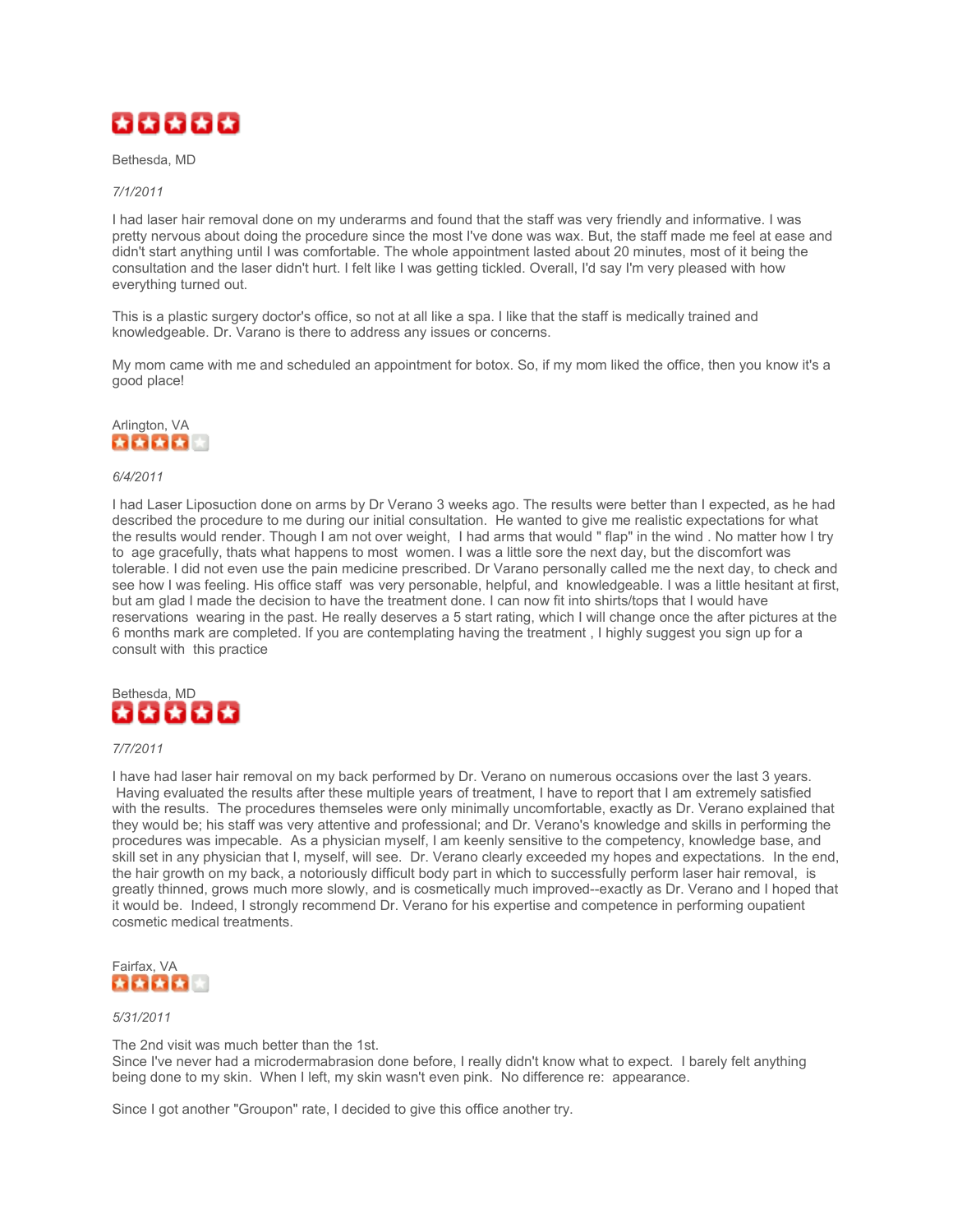Because of traffic issues, I was 15 mins. late. Edna, the front desk receptionist, was quite understanding & the appt. wasn't rescheduled.

Vanessa was my technician for this appt. I expressed my "slight" disappointment w/ the 1st visit. In turn, she was very accommodating & applied the maximum pressure. At least, my face was red when I left. My skin felt a little smoother the next day.



## *5/4/2011*

I read lot of reviews before deciding, so here is mine: I had slimlipo 5 days ago. (I'll update results). After having 2 kids I could not lose my stomach. I still looked kind of pregnant/fat, and before kids I didn't have a tummy. I waited 18 month after my second child because I thought that I was going to lose weight and go back to kind of normal and I did not have the money (2 kids, 2 daycares, you probably know...) Well, I saved and exercised as much as I could with work + kids + house to take care for. The lipo was fine, he was great and so was Sheila (his assistant), all went very well. When I got up from the table I did not have love handles anymore and my belly was gone! I leaked for 24 h as they said I would. What I was not counting on was the pain. I have some bruising and I was in a lot more pain than I expected. The first 2 days the pain was comparable to the c-sections, now it's much better. Recovery is faster, every day I feel much better. Dont get me wrong it was very worth it and I would do it again in a heartbeat. If I had anticipated the pain I would have planned better to have family around to help with the kids while I could recover. Also, I can't take off work and that may have been a factor. Yesterday I couldn't walk my 2 miles to work, today I kind of could... I'm still swollen and a bit uneven but very happy with the results so far. why not 5 starts? because i'm swollen and couldnt see the final results yet.



# *4/21/2011*

Dr. Varano has been keeping me fresh with mini enhancements for several years. He always explains the procedures in detail and also gives me realistic expectations on the results I should expect. So I was thrilled when I asked him if laser liposuction was something that could help with my "bat wings" and my "love handles" and he replied yes. Being just over 60, I had no aspirations to be a super model but I was hoping to see some results. The results are spectacular. I am already wearing smaller clothes and my bat wings are virtually gone. The procedure was relatively painless and the recovery was as expected -- two lazy days around the house. I love Dr. Varano's ethics and interaction with me. Dr. Varano has a customer forever.



#### *4/19/2011*

I was very pleased with the services here. The staff was so welcoming and kind. Everyone was very professional and I had the best experience! I had my procedure done by Allison. She was amazing and made me feel super comfortable. I am absolutely coming back here and i recommend her to everyone!



## *1/23/2011*

I went to see Dr. Varano for a consultation at the Modern Day Spa in the Pentagon Mall. I am forty, and I was primarily concerned with skin laxity under my chin. I asked Dr. Varano about using Thermage or SlimLipo, and he said that he would recommend SlimLipo. He started to explain exactly how SlimLipo would remove the small amount of fat that had accumulated under my chin and tighten the skin. I immediately cut Dr. Varano off, and I said that I was already familiar with how SlimLipo worked. I told him that I appreciated the explanation, but I was a researcher. I had already done all the necessary research. He politely and firmly insisted that I might not know everything that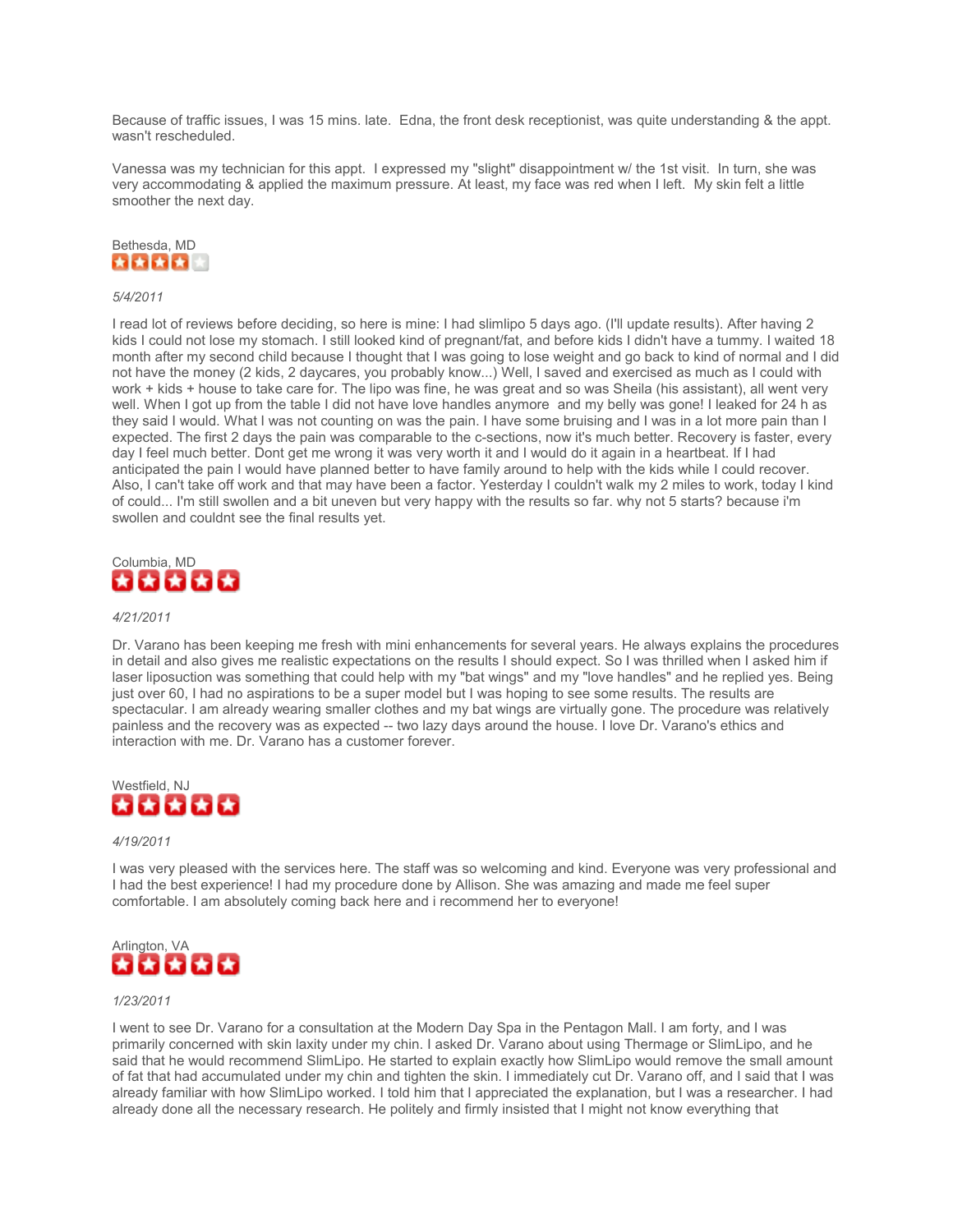differentiated SlimLipo from traditional liposuction or SmartLipo. In fact, Dr. Varano was exactly right. I did not know everything about SlimLipo, and he proceeded to give me the type of information that I would need to know to make an informed decision. He must have spent almost 30 minutes talking to me, and honestly, I hardly ever talk to any sort of doctor for longer than 10 minutes. Most of them do not take the time.

When I asked him about Thermage, he said that Thermage results were not consistent enough for what I was trying to achieve (my paraphrase). I asked him how much would the Thermage procedure cost if I chose to have it done, and he said, I would not do Thermage for you. He also mentioned that I might try losing a little weight and using Retin A to see if that would produce some tightening. I am absolutely within my normal weight range, but I have gained 10- 12 pounds in the past couple of years. He said that a little of the weight may be showing up in the under chin area, and Retin A would help to build collagen. He said it was always good to try solving problems with less invasive methods (again my paraphrase).

I have been using Retin A, and I have lost a few pounds. I can say that the area does look slightly better, however I am still bothered by how the area looks. My jawline is just not smooth anymore. I have, in fact, consulted with other clinics, and I have done more research. At the other clinics, the conversations were minimal at best.

After almost a year, I am fairly certain that Dr. Varano's recommendations were correct, and of all the consultations I received, Dr. Varano seemed the most competent. I think the Thermage results would have been too subtle at best, and I would have been disappointed. I remember telling Dr. Varano that I did not have a lot of money, and I wanted the most bang for my buck. He quoted me a price for the SlimLipo that was \$700 less than the Thermage. I am really glad that I tried to get results without undergoing any type of procedure. It was extremely professional of Dr. Varano to recommend that I do this. At this point, I am absolutely ready to go back to Dr Varano, and I am ready to address several areas in addition to my chin. I know this was a long review based on a consultation, but if you are considering having a procedure, I hope it gives you a place to start. There are so many options and clinics out there. It is daunting to know where to begin. Maybe you will choose another doctor, but I guarantee that Dr. Verano is a good starting point and maybe a good ending point as well. I will report back on the results of any procedures that I get, and I will repost. Also, I will be happy to share any specifics with anyone.



# *6/27/2011*

I bought a Living Social coupon for \$165 for 3 microdermabrasions treatments. I have done microdermabrasions at Vitalia Med Spa in Tysons Corner, also using a coupon deal and it was excellent. There was very slight redness for one day but my skin felt and looked great afterwards. I really felt like my skin was glowing afterwards. I was really impressed with just one treatment. I only did one because their treatments are usually \$200 without a coupon. It was also a nice spa environment, lights turned down, soft music. The Vitalia treatment took about 45 minutes.

My first treatment at Medical Cosmetic Enhancements was extremely disappointing. It felt like my skin was vacuumed and not polished like the dermabrasion treatment I had at Vitalia. I even told the esthetician I have had the procedure done before and my skin is not sensitive. I felt like I was ripped off and I can't believe that this is the same treatment they give clients who pay \$175 for it. I would be really pissed if I paid \$175 for the treatment I got. I saw and felt no difference in my skin. Also, it really is a medical grade treatment. You go in, they clean your face, do the microdermabrasions, put on sunscreen and you are out in about 15 minutes. If you are looking for a spa environment, this is not it. The environment does not bother me if I got a good treatment. But, the treatment really sucked. It was a rip off!!!.

I am not an employee of Vitalia, or being paid by them. I just want you to know that I have done microdermabrasions before so I know what to expect. I am a real consumer and the microdermabrasion treatment provided by Medical Cosmetic Enhancements was a rip off and I would never recommend them.

I did contact Living Social and got a full refund. I did not want to complete the 2 remaining treatments. It would be a waste of my time.



*1/20/2011*